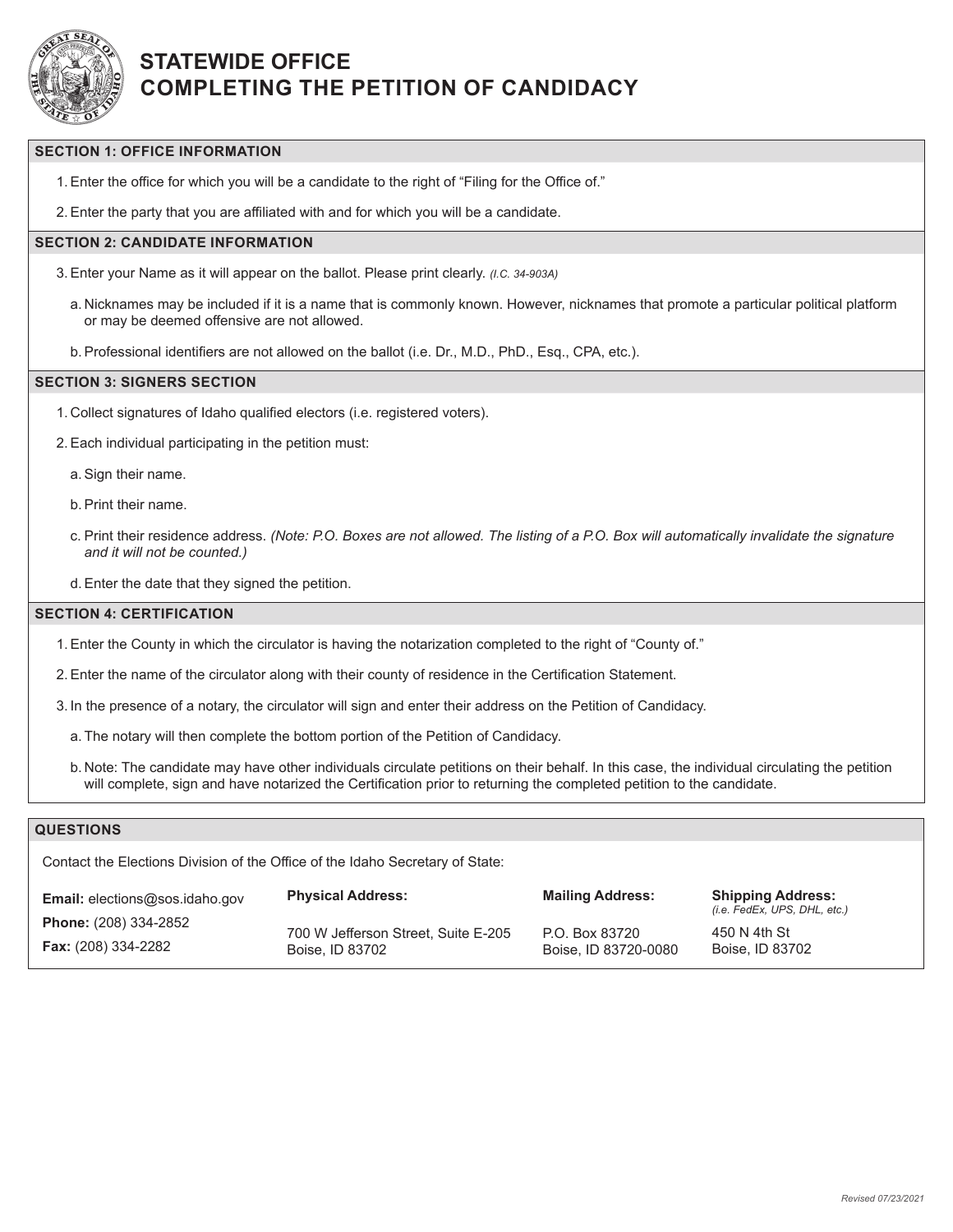

# **STATEWIDE OFFICE PETITION FOR CANDIDACY**

In lieu of the filing fee, this petition must be filed in the Office of the Secretary of State with the Declaration of *Candidacy by candidates of all political parties for Statewide offce during the filing period below. The statutorily required number of signatures of qualified electors must be verified by the appropriate County Clerk prior to filing.*

| <b>CANDIDATE FILING DATES (I.C. 34-704, 34-708)</b>                                                                                     | <b>OFFICE INFORMATION</b>                     |  |                   |                    |                   |
|-----------------------------------------------------------------------------------------------------------------------------------------|-----------------------------------------------|--|-------------------|--------------------|-------------------|
| February 28 - March 11, 2022*                                                                                                           | Filing for the Office of:                     |  |                   |                    |                   |
| <b>CANDIDATE WITHDRAWAL DATES (I.C. 34-717)</b>                                                                                         |                                               |  |                   |                    |                   |
| Primary Election Deadline: March 25, 2022*<br>General Election Deadline: September 7, 2022*<br>*All deadlines are at 5:00 PM Local Time | <b>Party Affiliation:</b> $\Box$ Constitution |  | $\Box$ Democratic | $\Box$ Libertarian | $\Box$ Republican |

### **CANDIDATE INFORMATION Candidate Name** *(As it will appear on the ballot.)*

#### **SIGNERS STATEMENT**

I, the undersigned, being a qualified elector in the State of Idaho, do hereby certify that I reside at the place set opposite my name, and that I join in the petition of the candidate for the party and office listed above to appear on the Primary Election ballot on May 17th, 2022, and that each for himself says: I have personally signed this petition; I am a qualified elector of the State of Idaho and my residence address is correctly written after my name.

|     | Signature of Petitioner | <b>Printed Name</b> | <b>Residence Address</b> | Date Signed |
|-----|-------------------------|---------------------|--------------------------|-------------|
| 1.  |                         |                     |                          |             |
| 2.  |                         |                     |                          |             |
| 3.  |                         |                     |                          |             |
| 4.  |                         |                     |                          |             |
| 5.  |                         |                     |                          |             |
| 6.  |                         |                     |                          |             |
| 7.  |                         |                     |                          |             |
| 8.  |                         |                     |                          |             |
| 9.  |                         |                     |                          |             |
| 10. |                         |                     |                          |             |

| <b>CERTIFICATION</b>                                                                                                                                                                                                                                                                                                                                                                                                     |          |  |  |
|--------------------------------------------------------------------------------------------------------------------------------------------------------------------------------------------------------------------------------------------------------------------------------------------------------------------------------------------------------------------------------------------------------------------------|----------|--|--|
| State of Idaho                                                                                                                                                                                                                                                                                                                                                                                                           |          |  |  |
| l, seing first duly sworn say: That I am a resident of the State of Idaho and at least eighteen (18) years of age: that<br>every person who signed this sheet of the foregoing petition signed his or her name thereto in my presence: I believe that each has stated his or her name<br>address and residence correctly, that each signer is a qualified elector of the State of Idaho, and a resident of the county of |          |  |  |
| Circulator Signature:                                                                                                                                                                                                                                                                                                                                                                                                    | Address: |  |  |
|                                                                                                                                                                                                                                                                                                                                                                                                                          |          |  |  |
|                                                                                                                                                                                                                                                                                                                                                                                                                          |          |  |  |
| Notary Public in and for the State of Idaho, residing at                                                                                                                                                                                                                                                                                                                                                                 |          |  |  |
|                                                                                                                                                                                                                                                                                                                                                                                                                          |          |  |  |
| My Commission Expires:                                                                                                                                                                                                                                                                                                                                                                                                   |          |  |  |